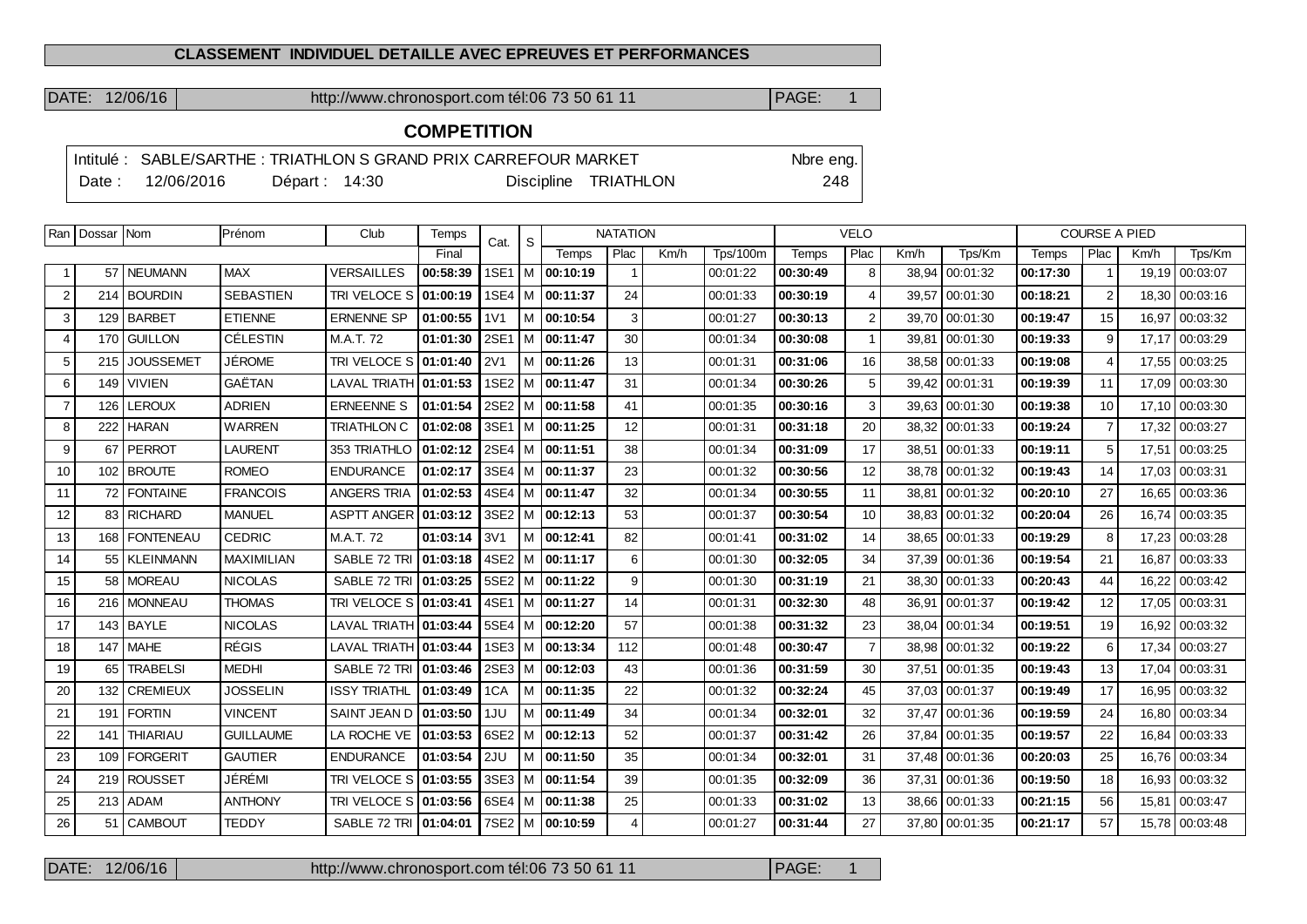## **COMPETITION**

|  |                                |                 | Intitulé : SABLE/SARTHE : TRIATHLON S GRAND PRIX CARREFOUR MARKET |                      | Nbre eng. |
|--|--------------------------------|-----------------|-------------------------------------------------------------------|----------------------|-----------|
|  | $\frac{1}{2}$ Date: 12/06/2016 | Départ: $14:30$ |                                                                   | Discipline TRIATHLON | 248       |

|    | Ran   Dossar   Nom |                    | Prénom           | Club                  | Temps    | Cat.             | ∣ S |                       | <b>NATATION</b> |      |                 |              | <b>VELO</b> |      |                  |          | <b>COURSE A PIED</b> |       |                |
|----|--------------------|--------------------|------------------|-----------------------|----------|------------------|-----|-----------------------|-----------------|------|-----------------|--------------|-------------|------|------------------|----------|----------------------|-------|----------------|
|    |                    |                    |                  |                       | Final    |                  |     | Temps                 | Plac            | Km/h | <b>Tps/100m</b> | <b>Temps</b> | Plac        | Km/h | Tps/Km           | Temps    | Plac                 | Km/h  | Tps/Km         |
| 27 |                    | 151   NICOLAS      | <b>MICKAEL</b>   | <b>LES HERBIER</b>    | 01:04:06 | 8SE2   M         |     | 00:12:42              | 84              |      | 00:01:41        | 00:31:11     | 18          |      | 38,47 00:01:33   | 00:20:12 | 28                   | 16,62 | 00:03:36       |
| 28 |                    | 140 LEFEVRE        | <b>FABIEN</b>    | LA ROCHE VE           | 01:04:09 |                  |     | $4SE3$   M   00:11:51 | 36              |      | 00:01:34        | 00:32:05     | 33          |      | 37,39 00:01:36   | 00:20:13 | 29                   |       | 16,62 00:03:36 |
| 29 |                    | 76 GUERET          | <b>MAXIME</b>    | ASPTT ANGER 01:04:11  |          |                  |     | 5SE1   M   00:10:52   | 2               |      | 00:01:27        | 00:33:25     | 65          |      | 35,91 00:01:40   | 00:19:53 | 20                   | 16,89 | 00:03:33       |
| 30 |                    | 171 HERVE          | <b>NICOLAS</b>   | M.A.T. 72             | 01:04:11 |                  |     | 6SE1 M 00:11:20       | $\overline{7}$  |      | 00:01:30        | 00:32:23     | 44          |      | 37.04 00:01:37   | 00:20:27 | 36                   | 16.43 | 00:03:39       |
| 31 |                    | 52 CHANTEPIE       | <b>JEROME</b>    | SABLE 72 TRI          | 01:04:15 | 4V1              |     | M 00:12:53            | 87              |      | 00:01:43        | 00:30:28     | 6           |      | 39,37 00:01:31   | 00:20:53 | 46                   | 16,09 | 00:03:43       |
| 32 |                    | 236 COUDRAY        | <b>STEPHANE</b>  | <b>VSF TRIATHL</b>    | 01:04:17 | 1 <sub>V</sub> 2 |     | M 00:12:54            | 89              |      | 00:01:43        | 00:30:53     | 9           |      | 38.85 00:01:32   | 00:20:29 | 37                   | 16.39 | 00:03:39       |
| 33 | 77                 | <b>GUILLAMET</b>   | <b>OLIVIER</b>   | <b>ASPTT ANGER</b>    | 01:04:19 | <b>2V2</b>       |     | M 00:11:42            | 28              |      | 00:01:33        | 00:32:14     | 40          |      | 37.22 00:01:36   | 00:20:21 | 34                   | 16.50 | 00:03:38       |
| 34 |                    | 209   MARIDET      | <b>OLIVIER</b>   | <b>TOBESPORT</b>      | 01:04:26 | 5V1              |     | M 00:12:05            | 45              |      | 00:01:36        | 00:31:58     | 29          |      | 37,52   00:01:35 | 00:20:21 | 35                   | 16,50 | 00:03:38       |
| 35 | 85                 | <b>UOLIT</b>       | <b>THÉOPHILE</b> | ASPTT ANGER 01:04:32  |          | 2CA              |     | M 100:11:59           | 42              |      | 00:01:35        | 00:32:34     | 51          |      | 36.84 00:01:37   | 00:19:58 | 23                   | 16.82 | 00:03:34       |
| 36 |                    | 160 CADEAU         | <b>AURELIEN</b>  | M.A.T. 72             | 01:04:43 |                  |     | $5SE3$   M   00:12:16 | 55              |      | 00:01:38        | 00:31:33     | 24          |      | 38.02 00:01:34   | 00:20:52 | 45                   | 16.09 | 00:03:43       |
| 37 | 186                | <b>RUAU</b>        | <b>PIERRE</b>    | PAYS DE ST            | 01:04:46 |                  |     | 9SE2   M   00:12:04   | 44              |      | 00:01:36        | 00:32:21     | 43          |      | 37,08 00:01:37   | 00:20:19 | 32                   | 16,53 | 00:03:37       |
| 38 | 127                | <b>SAMSON</b>      | <b>DAVID</b>     | <b>ERNEENNE S</b>     | 01:04:50 |                  |     | 7SE1   M   00:11:12   | 5               |      | 00:01:29        | 00:31:03     | 15          |      | 38,63 00:01:33   | 00:22:34 | 91                   | 14,89 | 00:04:01       |
| 39 |                    | 79 MESSANT         | <b>SÉBASTIEN</b> | ASPTT ANGER 01:05:00  |          |                  |     | 7SE4 M 00:11:31       | 15              |      | 00:01:32        | 00:31:28     | 22          |      | 38.12 00:01:34   | 00:22:00 | 73                   | 15,26 | 00:03:55       |
| 40 | 107                | <b>DE POORTER</b>  | AXEL             | <b>ENDURANCE</b>      | 01:05:09 |                  |     | 8SE1   M   00:11:21   | 8               |      | 00:01:30        | 00:32:10     | 37          |      | 37,31 00:01:36   | 00:21:37 | 63                   | 15.53 | 00:03:51       |
| 41 |                    | 192 FRADIN         | <b>MATHIS</b>    | SAINT JEAN D          | 01:05:22 | 3CA              |     | M   00:11:42          | 26              |      | 00:01:33        | 00:32:16     | 41          |      | 37,17 00:01:36   | 00:21:23 | 61                   | 15,71 | 00:03:49       |
| 42 | 124                | <b>VICTOR</b>      | <b>SEBASTIEN</b> | <b>ENDURANCE</b>      | 01:05:29 | 6V1              |     | M 00:11:35            | 21              |      | 00:01:32        | 00:32:11     | 38          |      | 37.29 00:01:36   | 00:21:42 | 67                   | 15.48 | 00:03:52       |
| 43 |                    | 218 RICHERMOZ      | <b>FLORIAN</b>   | TRI VELOCE S 01:05:37 |          | 10SE             |     | $ M $ 00:11:34        | 19              |      | 00:01:32        | 00:32:53     | 59          |      | 36,49 00:01:38   | 00:21:09 | 51                   | 15,88 | 00:03:46       |
| 44 |                    | 238   LAUNAY       | <b>PASCAL</b>    | <b>VSF TRIATHL</b>    | 01:05:46 | 1 <sub>V</sub> 3 |     | M 00:12:35            | 73              |      | 00:01:40        | 00:31:50     | 28          |      | 37,70 00:01:35   | 00:21:21 | 59                   | 15.74 | 00:03:48       |
| 45 |                    | 156 BODINIER       | <b>LOUIS</b>     | M.A.T. 72             | 01:05:48 | 4CA              |     | M 100:11:42           | 27              |      | 00:01:33        | 00:32:52     | 58          |      | 36.50 00:01:38   | 00:21:13 | 55                   | 15.83 | 00:03:47       |
| 46 |                    | 217   PENEAU       | <b>OLIVIER</b>   | TRI VELOCE S 01:05:56 |          | 7V1              |     | M 100:12:40           | 79              |      | 00:01:41        | 00:32:33     | 49          |      | 36,86 00:01:37   | 00:20:42 | 43                   | 16,22 | 00:03:41       |
| 47 | 220                | VALLEE             | <b>CYRILLE</b>   | TRI VELOCE S 01:06:00 |          | 8SE4             |     | $ M $ 00:12:38        | 76              |      | 00:01:41        | 00:32:17     | 42          |      | 37,17 00:01:36   | 00:21:05 | 50                   | 15,94 | 00:03:45       |
| 48 |                    | 125 LEGEAY         | <b>FABRICE</b>   | <b>ERNEENNE S</b>     | 01:06:02 |                  |     | 6SE3   M   00:12:23   | 58              |      | 00:01:39        | 00:32:57     | 61          |      | 36.41 00:01:38   | 00:20:42 | 41                   | 16.23 | 00:03:41       |
| 49 | 115                | <b>JAUNET BARO</b> | <b>NICOLAS</b>   | <b>ENDURANCE</b>      | 01:06:14 | 5CA              |     | M 100:11:48           | 33              |      | 00:01:34        | 00:32:43     | 56          |      | 36,66 00:01:38   | 00:21:41 | 66                   | 15.49 | 00:03:52       |
| 50 | 131                | <b>CREMIEUX</b>    | <b>ALEXANDRE</b> | <b>ISSY TRIATHL</b>   | 01:06:22 | 6CA              |     | M 00:12:32            | 71              |      | 00:01:40        | 00:34:55     | 92          |      | 34,37   00:01:44 | 00:18:55 | 3                    | 17,75 | 00:03:22       |
| 51 |                    | 119   MARTIN       | <b>NICOLAS</b>   | <b>ENDURANCE</b>      | 01:06:27 | 3V <sub>2</sub>  |     | M 00:11:24            | 11              |      | 00:01:31        | 00:34:20     | 80          |      | 34,94   00:01:43 | 00:20:42 | 40                   | 16,23 | 00:03:41       |
| 52 |                    | 224 FRÉMONT        | JÉROME           | TRITONS CON           | 01:06:30 | 8V1              |     | M 00:11:43            | 29              |      | 00:01:33        | 00:32:25     | 47          |      | 37,00 00:01:37   | 00:22:21 | 81                   | 15,02 | 00:03:59       |
| 53 |                    | 210   MARTIN       | <b>FREDERIC</b>  | <b>TOBESPORT</b>      | 01:06:38 | 9V1              |     | M 00:13:25            | 105             |      | 00:01:47        | 00:32:33     | 50          |      | 36,85 00:01:37   | 00:20:39 | 39                   | 16,26 | 00:03:41       |
| 54 |                    | 183   PERROT       | <b>FABRICE</b>   | PAYS DE SAI           | 01:06:47 |                  |     | 9SE4   M   00:12:28   | 63              |      | 00:01:39        | 00:32:08     | 35          |      | 37,34   00:01:36 | 00:22:10 | 75                   |       | 15,15 00:03:57 |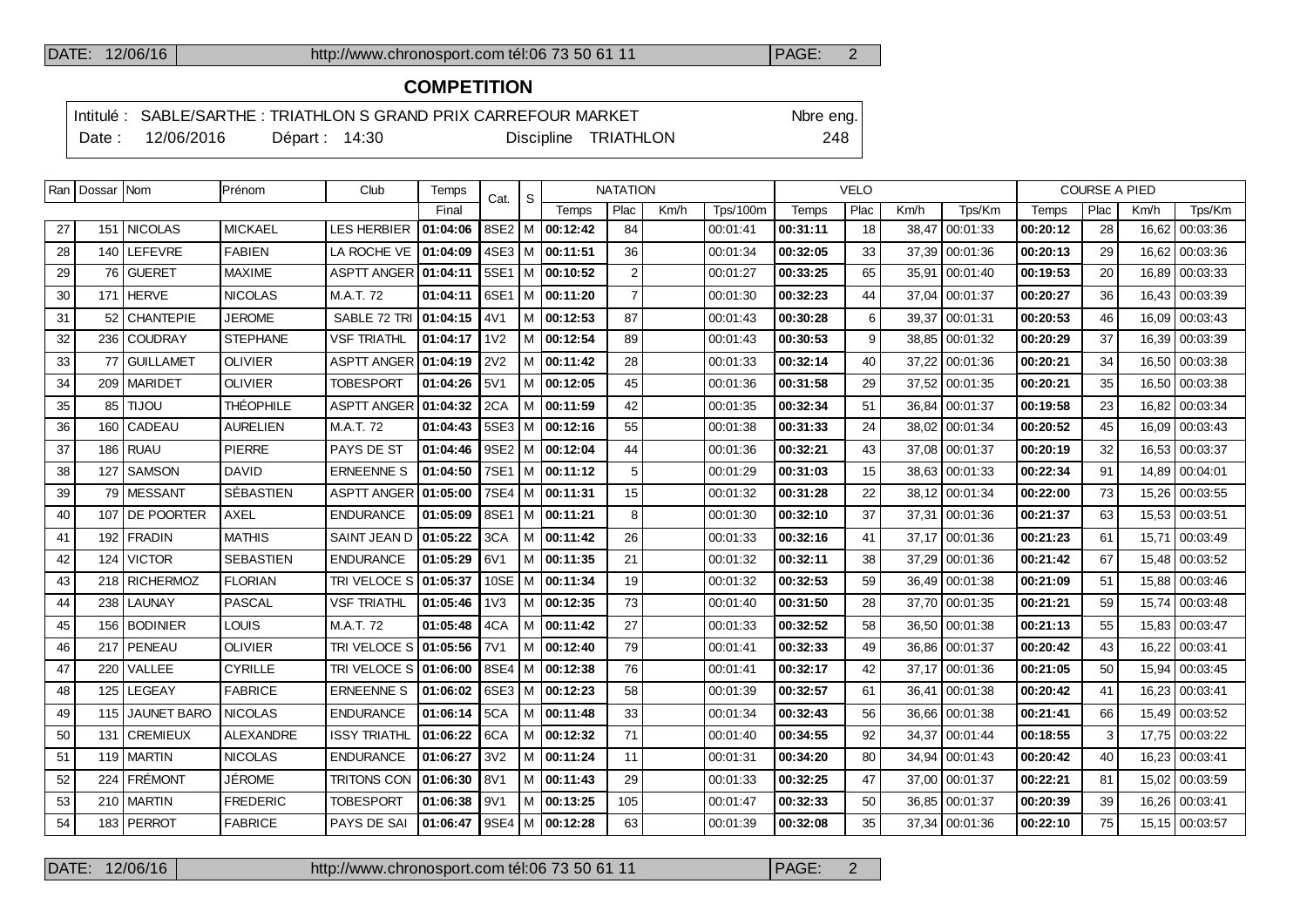## **COMPETITION**

|  |                  |               | Intitulé : SABLE/SARTHE : TRIATHLON S GRAND PRIX CARREFOUR MARKET |                      | Nbre eng. |
|--|------------------|---------------|-------------------------------------------------------------------|----------------------|-----------|
|  | Date: 12/06/2016 | Départ: 14:30 |                                                                   | Discipline TRIATHLON | 248       |

|    | Ran   Dossar   Nom |                        | Prénom               | Club                         | Temps    | Cat.             | S |                     | <b>NATATION</b> |      |                 |          | <b>VELO</b> |       |                |          | <b>COURSE A PIED</b> |       |                |
|----|--------------------|------------------------|----------------------|------------------------------|----------|------------------|---|---------------------|-----------------|------|-----------------|----------|-------------|-------|----------------|----------|----------------------|-------|----------------|
|    |                    |                        |                      |                              | Final    |                  |   | Temps               | Plac            | Km/h | <b>Tps/100m</b> | Temps    | Plac        | Km/h  | Tps/Km         | Temps    | Plac                 | Km/h  | Tps/Km         |
| 55 |                    | 80 LODDE               | <b>LAOUEN</b>        | <b>ASPTT ANGER 01:06:54</b>  |          | 7CA              |   | M 00:12:41          | 83              |      | 00:01:41        | 00:34:23 | 83          |       | 34,89 00:01:43 | 00:19:49 | 16                   | 16,95 | 00:03:32       |
| 56 |                    | 49 BEAUCE              | <b>CHRISTOPHE</b>    | SABLE 72 TRI   01:07:01      |          | 10V1             |   | M 00:13:22          | 102             |      | 00:01:46        | 00:32:35 | 52          |       | 36,82 00:01:37 | 00:21:04 | 49                   | 15,95 | 00:03:45       |
| 57 |                    | 100 MASSÉ              | <b>ROMAIN</b>        | <b>DIJON TRIATH</b>          | 01:07:13 |                  |   | 7SE3   M   00:12:07 | 46              |      | 00:01:36        | 00:31:12 | 19          |       | 38.46 00:01:33 | 00:23:54 | 118                  | 14.05 | 00:04:16       |
| 58 | 207                | COTTENCEAU             | <b>JULIEN</b>        | TC JOUE LES                  | 01:07:18 |                  |   | 8SE3   M   00:12:07 | 47              |      | 00:01:37        | 00:32:35 | 53          |       | 36,81 00:01:37 | 00:22:34 | 92                   | 14,88 | 00:04:01       |
| 59 | 162                | <b>DELHOMMEAU</b>      | PIERRE MARIE         | M.A.T. 72                    | 01:07:20 | 3JU              |   | M 00:12:08          | 48              |      | 00:01:37        | 00:33:30 | 66          | 35.81 | 00:01:40       | 00:21:41 | 65                   | 15.49 | 00:03:52       |
| 60 |                    | 60 ORY                 | <b>SEBASTIEN</b>     | SABLE 72 TRI                 | 01:07:23 | 4V <sub>2</sub>  |   | M 00:12:53          | 88              |      | 00:01:43        | 00:34:16 | 78          |       | 35,01 00:01:42 | 00:20:13 | 30                   | 16.61 | 00:03:36       |
| 61 | 53 I               | <b>CROCHARD</b>        | <b>VINCENT</b>       | SABLE 72 TRI                 | 01:07:28 | 9SE3             |   | M 00:12:28          | 65              |      | 00:01:39        | 00:32:43 | 55          |       | 36,68 00:01:38 | 00:22:16 | 78                   | 15,08 | 00:03:58       |
| 62 | 181                | <b>WEBER</b>           | <b>EMMANUEL</b>      | M.A.T. 72                    | 01:07:30 | 5V2              |   | M 00:12:29          | 66              |      | 00:01:39        | 00:32:37 | 54          |       | 36.78 00:01:37 | 00:22:23 | 85                   | 15.01 | 00:03:59       |
| 63 | 197                | <b>LOULERGUE</b>       | <b>JULIEN</b>        | <b>SAUMUR TEA</b>            | 01:07:38 | 9SE1             |   | M 00:12:31          | 70              |      | 00:01:40        | 00:33:16 | 63          |       | 36.07 00:01:39 | 00:21:50 | 70                   | 15,38 | 00:03:54       |
| 64 | 194                | <i><b>POUVREAU</b></i> | <b>FRANÇOIS</b>      | SAINT JEAN D                 | 01:07:46 | 6V2              |   | M 00:12:36          | 74              |      | 00:01:40        | 00:32:47 | 57          |       | 36,59 00:01:38 | 00:22:22 | 82                   | 15,02 | 00:03:59       |
| 65 | 71                 | <b>FOIN</b>            | JÉRÔME               | <b>ANGERS TRIA</b>           | 01:07:50 | 10SE             |   | M 100:12:31         | 69              |      | 00:01:40        | 00:35:03 | 93          |       | 34.23 00:01:45 | 00:20:15 | 31                   | 16.58 | 00:03:37       |
| 66 | 178 <sup>1</sup>   | <b>POURRET</b>         | <b>CLÉMENT</b>       | M.A.T. 72                    | 01:07:54 | 4JU              |   | M 00:11:34          | 18              |      | 00:01:32        | 00:34:28 | 87          |       | 34.80 00:01:43 | 00:21:51 | 71                   | 15.37 | 00:03:54       |
| 67 | 166                | <b>DUPONT</b>          | <b>EDDY</b>          | M.A.T. 72                    | 01:07:54 |                  |   | 11SE   M   00:12:34 | 72              |      | 00:01:40        | 00:31:37 | 25          |       | 37,95 00:01:34 | 00:23:43 | 111                  | 14.16 | 00:04:14       |
| 68 |                    | 158 BOUSSION           | <b>SYLVAIN</b>       | M.A.T. 72                    | 01:08:15 |                  |   | 11SE   M   00:13:02 | 92              |      | 00:01:44        | 00:33:01 | 62          |       | 36.34 00:01:39 | 00:22:11 | 76                   | 15.14 | 00:03:57       |
| 69 | 138                | <b>DELATTRE</b>        | <b>BRUNO</b>         | LA ROCHE VE                  | 01:08:18 | 5JU              |   | M 00:11:56          | 40              |      | 00:01:35        | 00:33:47 | 70          | 35,51 | 00:01:41       | 00:22:34 | 93                   | 14.88 | 00:04:01       |
| 70 |                    | $128$ PLET             | <b>EMMANUEL</b>      | <b>ERNENNE SP</b>            | 01:08:21 | 7V2              |   | M 00:12:39          | 77              |      | 00:01:41        | 00:32:25 | 46          |       | 37.01 00:01:37 | 00:23:16 | 103                  | 14.44 | 00:04:09       |
| 71 | 104                | <b>CHEVRÉ</b>          | <b>SYLVAIN</b>       | <b>ENDURANCE</b>             | 01:08:22 | 12SE             |   | $ M $ 00:14:42      | 152             |      | 00:01:57        | 00:33:18 | 64          |       | 36.02 00:01:39 | 00:20:21 | 33                   | 16.51 | 00:03:38       |
| 72 |                    | 59 MORVAN              | <b>ETIENNE</b>       | SABLE 72 TRI                 | 01:08:31 | 8CA              |   | M 00:11:34          | 20              |      | 00:01:32        | 00:33:45 | 69          |       | 35.55 00:01:41 | 00:23:12 | 101                  | 14.48 | 00:04:08       |
| 73 | 61                 | PAUCET                 | <b>JEAN LUC</b>      | SABLE 72 TRI                 | 01:08:38 | 13SE             |   | $ M $ 00:13:23      | 104             |      | 00:01:47        | 00:34:11 | 74          |       | 35,10 00:01:42 | 00:21:02 | 48                   | 15,96 | 00:03:45       |
| 74 | 56                 | <b>LEMETAYER</b>       | <b>DAVID</b>         | SABLE 72 TRI 01:08:57        |          | 11 <sub>V1</sub> |   | M 100:13:32         | 109             |      | 00:01:48        | 00:34:15 | 76          |       | 35.03 00:01:42 | 00:21:09 | 52                   | 15.88 | 00:03:46       |
| 75 | 145                | <b>DUVAL</b>           | <b>JEAN PHILIPPE</b> | LAVAL TRIATH 01:09:12        |          | 8V <sub>2</sub>  |   | M 00:12:29          | 67              |      | 00:01:39        | 00:34:01 | 73          |       | 35,27 00:01:42 | 00:22:41 | 96                   | 14.81 | 00:04:03       |
| 76 |                    | 130 BRODIN             | <b>CHARLES</b>       | <b>EVREUX AC T</b>           | 01:09:16 |                  |   | 12SE   M   00:14:58 | 160             |      | 00:01:59        | 00:33:41 | 67          |       | 35,63 00:01:41 | 00:20:36 | 38                   | 16.31 | 00:03:40       |
| 77 | 137                | <b>CARON</b>           | <b>XAVIER</b>        | LA ROCHE VE                  | 01:09:24 |                  |   | 10SE   M   00:12:52 | 86              |      | 00:01:42        | 00:35:21 | 100         |       | 33.94 00:01:46 | 00:21:10 | 53                   | 15.86 | 00:03:46       |
| 78 | 182                | <b>AUDOUIN</b>         | <b>CHARLIE</b>       | PAYS DE SAI                  | 01:09:34 |                  |   | 14SE   M   00:12:44 | 85              |      | 00:01:41        | 00:34:28 | 86          |       | 34,81 00:01:43 | 00:22:21 | 80                   | 15,03 | 00:03:59       |
| 79 | 150                | <b>CHAPELEAU</b>       | <b>FREDERICK</b>     | LES HERBIER                  | 01:09:38 | 12V1             |   | M   00:14:31        | 144             |      | 00:01:56        | 00:33:56 | 72          |       | 35,36 00:01:41 | 00:21:11 | 54                   | 15,86 | 00:03:46       |
| 80 | 97                 | <b>ROIMIER</b>         | <b>MANUEL</b>        | CHATEAU GO                   | 01:09:43 | 13SE             |   | M 00:14:19          | 140             |      | 00:01:54        | 00:33:44 | 68          |       | 35,56 00:01:41 | 00:21:38 | 64                   | 15.52 | 00:03:51       |
| 81 | 142                | <b>BARREAU</b>         | <b>FABRICE</b>       | LAVAL TRIATH <b>01:09:59</b> |          | 13V1             |   | M 100:13:12         | 94              |      | 00:01:45        | 00:34:24 | 84          |       | 34,88 00:01:43 | 00:22:22 | 83                   | 15,02 | 00:03:59       |
| 82 | 33 <sup>1</sup>    | <b>JOUSSEMET</b>       | FRÉDÉRIQUE           | TRI VELOCE S 01:10:02        |          | 1SE4 F           |   | 00:11:31            | 16              |      | 00:01:32        | 00:36:03 | 117         |       | 33,27 00:01:48 | 00:22:27 | 86                   |       | 14,96 00:04:00 |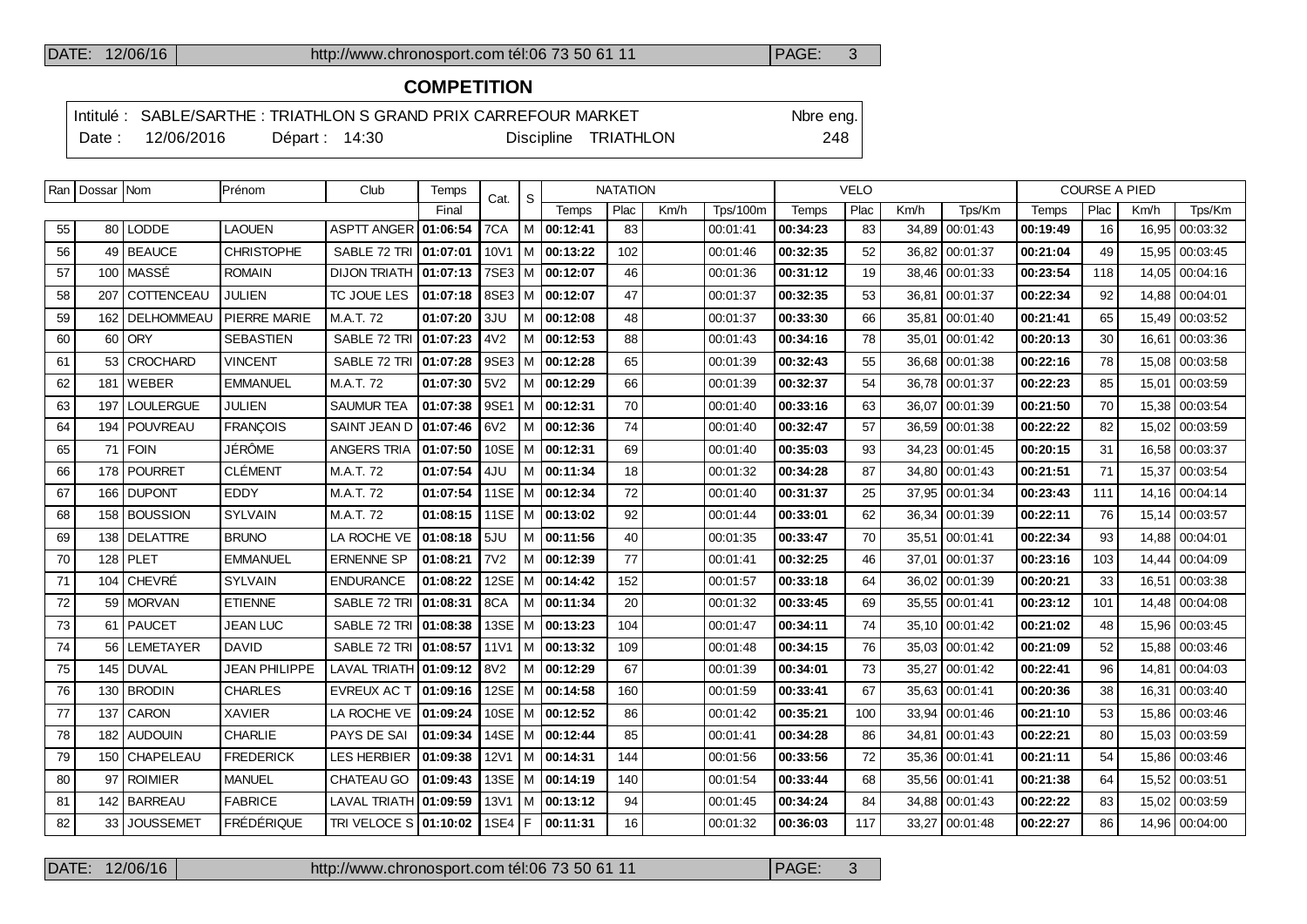## **COMPETITION**

|       |            |                | Intitulé : SABLE/SARTHE : TRIATHLON S GRAND PRIX CARREFOUR MARKET | Nbre eng. |
|-------|------------|----------------|-------------------------------------------------------------------|-----------|
| Date: | 12/06/2016 | Départ : 14:30 | Discipline TRIATHLON                                              | 248       |

|     | Ran   Dossar   Nom |                     | Prénom               | Club                | Temps    | Cat.              | -S  |                       | <b>NATATION</b> |      |                 |          | <b>VELO</b> |      |                  |          | <b>COURSE A PIED</b> |        |                |
|-----|--------------------|---------------------|----------------------|---------------------|----------|-------------------|-----|-----------------------|-----------------|------|-----------------|----------|-------------|------|------------------|----------|----------------------|--------|----------------|
|     |                    |                     |                      |                     | Final    |                   |     | Temps                 | Plac            | Km/h | <b>Tps/100m</b> | Temps    | Plac        | Km/h | Tps/Km           | Temps    | Plac                 | Km/h   | Tps/Km         |
| 83  |                    | 221   MORVAN        | <b>GABRIEL</b>       | <b>TRIATHLON A</b>  | 01:10:06 | 6JU               |     | M 00:12:25            | 61              |      | 00:01:39        | 00:32:56 | 60          |      | 36,44   00:01:38 | 00:24:44 | 148                  |        | 13,58 00:04:25 |
| 84  |                    | 111 GIRAUD          | <b>SEBASTIEN</b>     | <b>ENDURANCE</b>    | 01:10:17 | 14 <sub>V</sub> 1 |     | $ M $ 00:12:19        | 56              |      | 00:01:38        | 00:34:25 | 85          |      | 34,86 00:01:43   | 00:23:33 | 108                  |        | 14,27 00:04:12 |
| 85  |                    | 193   MORGENSTER    | <b>SIMON</b>         | SAINT JEAN D        | 01:10:25 | 9CA               |     | M   00:12:10          | 50              |      | 00:01:37        | 00:35:44 | 108         |      | 33,58 00:01:47   | 00:22:30 | 89                   |        | 14,93 00:04:01 |
| 86  |                    | $92$ HIND           | EDDY                 | CHATEAU GO          | 01:10:34 |                   |     | 10SE   M   00:12:40   | 80              |      | 00:01:41        | 00:34:21 | 81          |      | 34,93 00:01:43   | 00:23:32 | 107                  | 14,27  | 00:04:12       |
| 87  | 176                | NICOLLEAU           | <b>MARTIN</b>        | M.A.T. 72           | 01:10:35 |                   |     | 11SE   M   00:13:19   | 101             |      | 00:01:46        | 00:35:54 | 111         |      | 33,42 00:01:47   | 00:21:20 | 58                   | 15,74  | 00:03:48       |
| 88  |                    | 154 VAILLANT        | <b>CORENTIN</b>      | <b>LES HERBIER</b>  | 01:10:37 |                   |     | $10CA$ M $100:12:10$  | 49              |      | 00:01:37        | 00:36:08 | 119         |      | 33,20 00:01:48   | 00:22:18 | 79                   |        | 15,06 00:03:59 |
| 89  | 184                | <b>ROLLAND</b>      | <b>WILFRIED</b>      | PAYS DE SAI         | 01:10:39 | <b>15V1</b>       |     | M 00:14:12            | 133             |      | 00:01:53        | 00:34:12 | 75          |      | 35,09 00:01:42   | 00:22:15 | 77                   | 15, 10 | 00:03:58       |
| 90  | 247                | <b>RENARD</b>       | <b>FREDERIC</b>      | <b>SAUMUR TEA</b>   | 01:10:40 |                   |     | 15SE M 00:15:35       | 182             |      | 00:02:04        | 00:34:22 | 82          |      | 34.91 00:01:43   | 00:20:42 | 42                   |        | 16,22 00:03:41 |
| 91  | 99                 | LE GALLIOT          | <b>JEAN-BAPTISTE</b> | <b>COMPIEGNE</b>    | 01:10:49 |                   |     | 14SE   M   00:14:17   | 138             |      | 00:01:54        | 00:33:52 | 71          |      | 35,42 00:01:41   | 00:22:38 | 95                   | 14,84  | 00:04:02       |
| 92  | 69                 | KEMPFER             | <b>ALEXANDRE</b>     | <b>ALENCON TRI</b>  | 01:10:50 |                   |     | 16SE   M   00:14:10   | 130             |      | 00:01:53        | 00:35:18 | 99          |      | 33.98 00:01:45   | 00:21:21 | 60                   |        | 15,74 00:03:48 |
| 93  | 38                 | <b>GUERIN</b>       | <b>CELINE</b>        | <b>TRIATHLON C</b>  | 01:10:53 | <b>1SE1</b>       | IF. | 00:13:09              | 93              |      | 00:01:45        | 00:34:18 | 79          |      | 34,98 00:01:42   | 00:23:25 | 104                  | 14,35  | 00:04:10       |
| 94  | 135 <sub>1</sub>   | HUGER               | <b>SÉBASTIEN</b>     | <b>JSA TRIATHL</b>  | 01:11:03 |                   |     | 11SE M 00:14:29       | 143             |      | 00:01:55        | 00:34:49 | 90          |      | 34.46 00:01:44   | 00:21:45 | 69                   |        | 15,45 00:03:53 |
| 95  | 231                | BARRÉ               | <b>THIERRY</b>       | <b>VSF TRIATHL</b>  | 01:11:11 | 9V <sub>2</sub>   |     | M   00:13:37          | 115             |      | 00:01:48        | 00:35:26 | 103         |      | 33,86 00:01:46   | 00:22:08 | 74                   |        | 15,18 00:03:57 |
| 96  | 202                | <b>PRUDHOMME</b>    | JIMMY                | <b>SEGRE TRIAT</b>  | 01:11:22 | 16V1              |     | M 100:13:18           | 98              |      | 00:01:46        | 00:34:31 | 88          |      | 34.75 00:01:43   | 00:23:31 | 106                  |        | 14,28 00:04:12 |
| 97  | 87                 | <b>BEAUDOIN</b>     | <b>CHRISTIAN</b>     | CHATEAU GO          | 01:11:34 | 1 <sub>V</sub> 4  |     | M 00:13:39            | 116             |      | 00:01:49        | 00:35:07 | 97          |      | 34, 16 00:01:45  | 00:22:46 | 97                   |        | 14,75 00:04:04 |
| 98  | $50^{\circ}$       | <b>BOULIN</b>       | <b>CLEMENT</b>       | SABLE 72 TRI        | 01:11:37 | 7JU               |     | M 100:12:14           | 54              |      | 00:01:37        | 00:35:31 | 104         |      | 33.79 00:01:46   | 00:23:51 | 116                  |        | 14,09 00:04:15 |
| 99  | 244                | <b>PARANT</b>       | <b>PASCAL</b>        | <b>ZZ LE MANS</b>   | 01:11:48 |                   |     | 12SE   M   00:14:10   | 129             |      | 00:01:53        | 00:35:06 | 94          |      | 34,19 00:01:45   | 00:22:31 | 90                   | 14,91  | 00:04:01       |
| 100 | 248                | l LEBOIS            | <b>PIERRE</b>        | <b>ANGERS TRIA</b>  | 01:11:53 |                   |     | 11CA M 00:11:23       | 10              |      | 00:01:31        | 00:35:59 | 115         |      | 33.34 00:01:47   | 00:24:29 | 137                  |        | 13,72 00:04:22 |
| 101 | 167                | <b>DURAND</b>       | <b>ALEXIS</b>        | M.A.T. 72           | 01:11:55 |                   |     | 17SE   M   00:13:35   | 113             |      | 00:01:48        | 00:35:52 | 110         |      | 33,46 00:01:47   | 00:22:28 | 87                   |        | 14,96 00:04:00 |
| 102 | 165                | <b>DOS SANTOS</b>   | TOM                  | M.A.T. 72           | 01:11:55 |                   |     | 12CA   M   00:13:23   | 103             |      | 00:01:47        | 00:36:48 | 133         |      | 32.61 00:01:50   | 00:21:44 | 68                   |        | 15,46 00:03:52 |
| 103 | 153                | <b>TISSERAND</b>    | <b>HERVE</b>         | LES HERBIER         | 01:12:02 |                   |     | $10V2$   M   00:13:14 | 95              |      | 00:01:45        | 00:34:38 | 89          |      | 34,64 00:01:43   | 00:24:09 | 123                  |        | 13,91 00:04:18 |
| 104 | 204                | <b>RICHER</b>       | JULIEN               | <b>SEGRE TRIAT</b>  | 01:12:16 |                   |     | 18SE   M   00:14:19   | 139             |      | 00:01:54        | 00:35:57 | 113         |      | 33.38 00:01:47   | 00:21:59 | 72                   | 15,27  | 00:03:55       |
| 105 | 146                | <b>HUVET</b>        | <b>ANTOINE</b>       | <b>LAVAL TRIATH</b> | 01:12:16 |                   |     | 19SE   M   00:12:30   | 68              |      | 00:01:40        | 00:35:52 | 109         |      | 33,46 00:01:47   | 00:23:54 | 117                  |        | 14,06 00:04:16 |
| 106 |                    | 195 FISSON          | <b>DAMIEN</b>        | <b>SAUMUR TEA</b>   | 01:12:18 |                   |     | 20SE   M   00:13:30   | 107             |      | 00:01:48        | 00:35:55 | 112         |      | 33.40 00:01:47   | 00:22:52 | 98                   |        | 14,69 00:04:05 |
| 107 | 90                 | <b>DELOGE</b>       | <b>JEROME</b>        | CHATEAU GO          | 01:12:25 |                   |     | 13SE   M   00:14:36   | 148             |      | 00:01:56        | 00:35:26 | 101         |      | 33,86 00:01:46   | 00:22:22 | 84                   |        | 15,02 00:03:59 |
| 108 | 19 <sup>1</sup>    | <b>BOUREAU</b>      | <b>MARINE</b>        | <b>SAINT JEAN D</b> | 01:12:34 | 1CA               | F.  | 00:11:31              | 17              |      | 00:01:32        | 00:36:04 | 118         |      | 33,26 00:01:48   | 00:24:57 | 157                  |        | 13,46 00:04:27 |
| 109 | 123                | <b>ROINE</b>        | <b>JULIEN</b>        | <b>ENDURANCE</b>    | 01:12:37 |                   |     | 14SE   M   00:15:38   | 184             |      | 00:02:05        | 00:36:01 | 116         |      | 33,31 00:01:48   | 00:20:57 | 47                   |        | 16,03 00:03:44 |
| 110 | 14                 | <b>BOUTIER HELL</b> | <b>FANY</b>          | <b>LAVAL TRIATH</b> | 01:12:43 | 1SE2 F            |     | 00:12:27              | 62              |      | 00:01:39        | 00:35:57 | 114         |      | 33,38 00:01:47   | 00:24:18 | 131                  |        | 13,82 00:04:20 |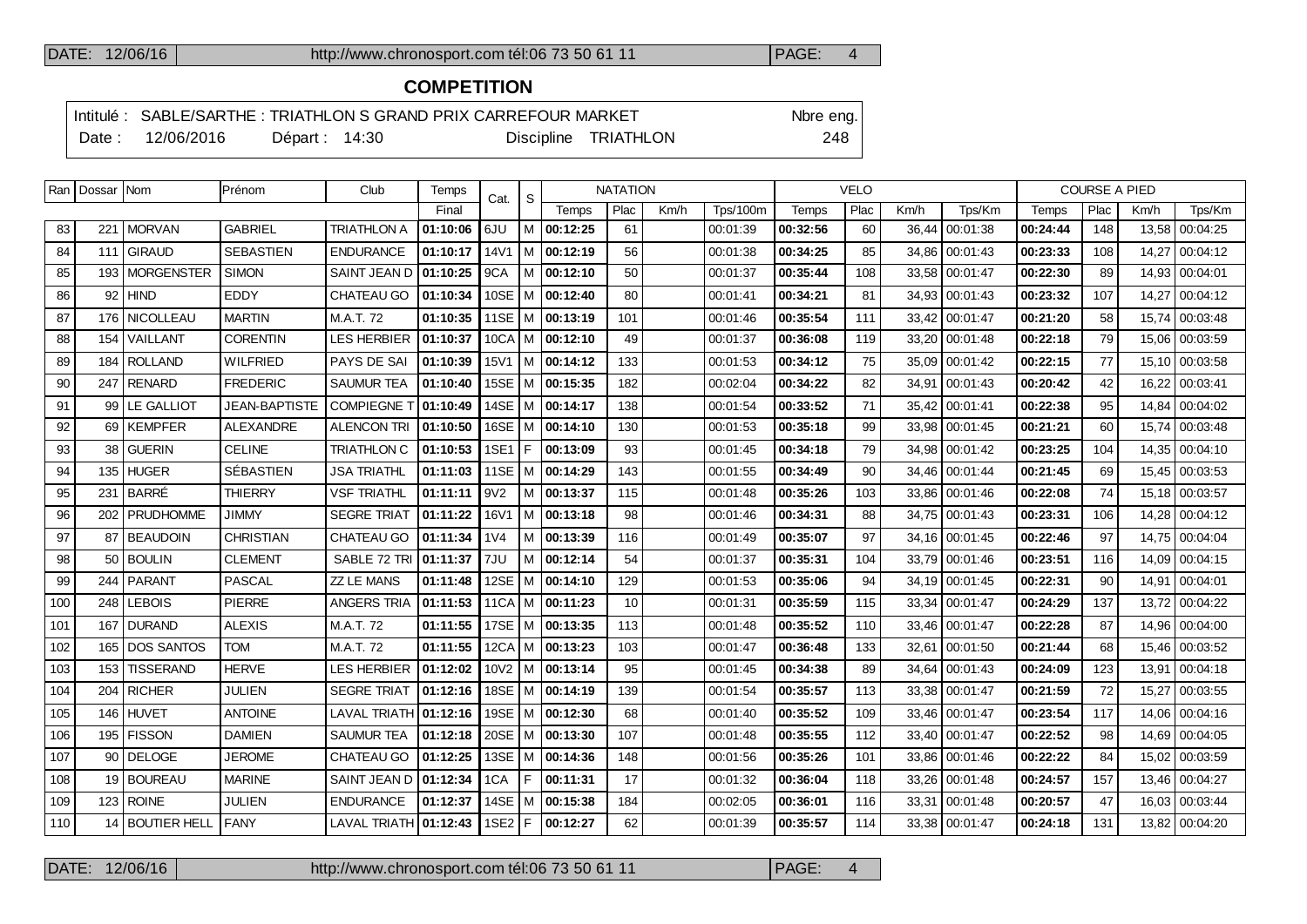## **COMPETITION**

|        |            |                | Intitulé : SABLE/SARTHE : TRIATHLON S GRAND PRIX CARREFOUR MARKET | Nbre eng. |
|--------|------------|----------------|-------------------------------------------------------------------|-----------|
| Date : | 12/06/2016 | Départ : 14:30 | Discipline TRIATHLON                                              | 248.      |

|     | Ran   Dossar   Nom |                  | Prénom             | Club                   | Temps    | Cat.             | -S   |                       | <b>NATATION</b> |      |                 |              | <b>VELO</b> |      |                  |          | <b>COURSE A PIED</b> |       |                |
|-----|--------------------|------------------|--------------------|------------------------|----------|------------------|------|-----------------------|-----------------|------|-----------------|--------------|-------------|------|------------------|----------|----------------------|-------|----------------|
|     |                    |                  |                    |                        | Final    |                  |      | Temps                 | Plac            | Km/h | <b>Tps/100m</b> | <b>Temps</b> | Plac        | Km/h | Tps/Km           | Temps    | Plac                 | Km/h  | Tps/Km         |
| 111 |                    | 189 COUTANCEAU   | <b>FABIEN</b>      | SAINT JEAN D           | 01:13:01 | $13CA$ M         |      | 00:11:51              | 37              |      | 00:01:34        | 00:32:14     | 39          |      | 37,22 00:01:36   | 00:28:55 | 192                  | 11,61 | 00:05:09       |
| 112 |                    | 16 FILLON        | <b>FAUSTINE</b>    | <b>LAVAL TRIATH</b>    | 01:13:22 | 2SE2 F           |      | 00:12:25              | 60              |      | 00:01:39        | 00:36:34     | 124         |      | 32,80 00:01:49   | 00:24:21 | 134                  | 13,79 | 00:04:21       |
| 113 |                    | 120   MOUDA      | <b>MABARECK</b>    | <b>ENDURANCE</b>       | 01:13:30 | 2V3              | M    | 00:14:05              | 126             |      | 00:01:52        | 00:35:36     | 107         |      | 33.70 00:01:46   | 00:23:49 | 112                  | 14.10 | 00:04:15       |
| 114 |                    | 89 CHAIGNON      | <b>ANTHONY</b>     | CHATEAU GO             | 01:13:32 |                  |      | 21SE   M   00:13:40   | 117             |      | 00:01:49        | 00:38:22     | 152         |      | 31,27 00:01:55   | 00:21:29 | 62                   | 15.64 | 00:03:50       |
| 115 | 185 l              | <b>RECULEAU</b>  | <b>RÉGIS</b>       | PAYS DE ST             | 01:13:44 | <b>17V1</b>      |      | M 00:14:57            | 158             |      | 00:01:59        | 00:34:16     | 77          |      | 35,02 00:01:42   | 00:24:31 | 141                  | 13,70 | 00:04:22       |
| 116 |                    | 211 MERCIER      | <b>GREGORY</b>     | <b>TOBESPORT</b>       | 01:13:45 | 22SE             |      | M 00:16:00            | 193             |      | 00:02:08        | 00:35:06     | 95          |      | 34.18 00:01:45   | 00:22:37 | 94                   | 14.85 | 00:04:02       |
| 117 | 180 l              | <b>VERBAUWEN</b> | <b>ALEX</b>        | M.A.T. 72              | 01:14:02 | 8JU              |      | M 100:12:11           | 51              |      | 00:01:37        | 00:37:04     | 137         |      | 32.37 00:01:51   | 00:24:47 | 154                  | 13.55 | 00:04:25       |
| 118 |                    | 148 ROBERT       | <b>EMMANUEL</b>    | <b>LAVAL TRIATH</b>    | 01:14:03 | 15SE             |      | M 00:13:19            | 99              |      | 00:01:46        | 00:36:40     | 128         |      | 32,72   00:01:50 | 00:24:03 | 120                  | 13.97 | 00:04:17       |
| 119 |                    | 173 MIGNON       | <b>BENOIT</b>      | M.A.T. 72              | 01:14:18 | 23SE             | l M  | 00:14:14              | 134             |      | 00:01:53        | 00:35:33     | 105         |      | 33.74 00:01:46   | 00:24:31 | 140                  | 13.70 | 00:04:22       |
| 120 |                    | 105 CHEVREAU     | <b>OLIVIER</b>     | <b>ENDURANCE</b>       | 01:14:23 | 18V1             |      | M 00:13:34            | 111             |      | 00:01:48        | 00:36:40     | 127         |      | 32,72 00:01:50   | 00:24:08 | 122                  |       | 13,92 00:04:18 |
| 121 | 54                 | l FOUSSIER       | <b>NICOLAS</b>     | SABLE 72 TRI           | 01:14:24 | 16SE             |      | $ M $ 00:13:31        | 108             |      | 00:01:48        | 00:36:47     | 131         |      | 32,61 00:01:50   | 00:24:06 | 121                  | 13.94 | 00:04:18       |
| 122 |                    | 212 PICHOT       | <b>SEBASTIEN</b>   | <b>TOBESPORT</b>       | 01:14:26 | 11 <sub>V2</sub> |      | M 00:16:02            | 194             |      | 00:02:08        | 00:35:07     | 96          |      | 34,16 00:01:45   | 00:23:16 | 102                  | 14.44 | 00:04:09       |
| 123 |                    | 39   MENARD      | <b>LAURE</b>       | <b>TRIATHLON C</b>     | 01:14:27 | 1SE3             | l F. | 00:14:22              | 141             |      | 00:01:55        | 00:35:26     | 102         |      | 33.86 00:01:46   | 00:24:38 | 144                  | 13.64 | 00:04:23       |
| 124 |                    | 96 RIESTER       | LIONEL             | CHATEAU GO             | 01:14:44 |                  |      | 24SE   M   00:15:34   | 179             |      | 00:02:04        | 00:36:10     | 121         |      | 33,18 00:01:48   | 00:23:00 | 99                   | 14.60 | 00:04:06       |
| 125 |                    | 73 BICHOT        | <b>FLORIAN</b>     | ASPTT ANGER   01:14:53 |          |                  |      | 12SE   M   00:13:45   | 122             |      | 00:01:50        | 00:36:22     | 123         |      | 32,99 00:01:49   | 00:24:45 | 150                  | 13,57 | 00:04:25       |
| 126 |                    | 223 LATINIER     | <b>FABIEN</b>      | <b>TRIATHLON C</b>     | 01:15:01 |                  |      | 17SE M 00:15:52       | 190             |      | 00:02:06        | 00:34:52     | 91          |      | 34.41 00:01:44   | 00:24:16 | 128                  | 13.84 | 00:04:20       |
| 127 |                    | 5   MANCEAU      | <b>ESTELLE</b>     | ASPTT ANGER            | 01:15:06 | 2SE3             | IF.  | 00:14:05              | 127             |      | 00:01:52        | 00:36:37     | 126         |      | 32.77 00:01:49   | 00:24:23 | 135                  | 13.78 | 00:04:21       |
| 128 |                    | 152   PARPAILLON | <b>FLORIAN</b>     | <b>LES HERBIER</b>     | 01:15:14 |                  |      | 13SE   M   00:13:49   | 124             |      | 00:01:50        | 00:36:48     | 134         |      | 32,60 00:01:50   | 00:24:35 | 142                  | 13.66 | 00:04:23       |
| 129 | 4                  | <b>GUILLAMET</b> | <b>CELINE</b>      | ASPTT ANGER 01:15:20   |          | 1V1              | E    | 00:13:27              | 106             |      | 00:01:47        | 00:37:36     | 141         |      | 31.90 00:01:52   | 00:24:15 | 126                  | 13.85 | 00:04:19       |
| 130 |                    | 157 BOURDIN      | <b>YOANN</b>       | M.A.T. 72              | 01:15:22 |                  |      | 15SE M 00:15:03       | 163             |      | 00:02:00        | 00:37:13     | 140         |      | 32,24 00:01:51   | 00:23:06 | 100                  | 14.54 | 00:04:07       |
| 131 |                    | 205   MATHIEU    | <b>ARNAUD</b>      | STADE DE VA            | 01:15:23 | 18SE             | l M  | 00:14:57              | 159             |      | 00:01:59        | 00:36:36     | 125         |      | 32,77 00:01:49   | 00:23:49 | 113                  | 14,10 | 00:04:15       |
| 132 |                    | 196 GUERET       | <b>CHRISTOPHE</b>  | <b>SAUMUR TEA</b>      | 01:15:27 | 3V3              |      | M 100:14:38           | 149             |      | 00:01:57        | 00:36:09     | 120         |      | 33.19 00:01:48   | 00:24:39 | 145                  | 13.63 | 00:04:24       |
| 133 |                    | 44 COUDRAY       | <b>EMMA</b>        | <b>VSF TRIATHL</b>     | 01:15:35 | 2CA              | F.   | 00:13:01              | 91              |      | 00:01:44        | 00:37:46     | 142         |      | 31,76 00:01:53   | 00:24:46 | 151                  | 13,56 | 00:04:25       |
| 134 | 239                | <b>LEROUX</b>    | PHILIPPE           | <b>VSF TRIATHL</b>     | 01:15:42 | 19V1             |      | M   00:14:59          | 161             |      | 00:01:59        | 00:37:02     | 136         |      | 32,39 00:01:51   | 00:23:40 | 110                  | 14,19 | 00:04:13       |
| 135 | 234                | <b>BRUNEAU</b>   | <b>OLIVIER</b>     | <b>VSF TRIATHL</b>     | 01:15:42 | 25SE             |      | M 100:14:28           | 142             |      | 00:01:55        | 00:35:14     | 98          |      | 34,06   00:01:45 | 00:26:00 | 165                  | 12.92 | 00:04:38       |
| 136 |                    | 23 POUVREAU      | <b>LAURANE</b>     | SAINT JEAN D           | 01:15:58 | 3CA              | F.   | 00:12:23              | 59              |      | 00:01:39        | 00:38:45     | 158         |      | 30,96 00:01:56   | 00:24:49 | 155                  | 13,54 | 00:04:25       |
| 137 | 64                 | <b>TIRATAY</b>   | <b>MARC PIERRE</b> | SABLE 72 TRI           | 01:16:01 | 16SE             |      | M 00:13:36            | 114             |      | 00:01:48        | 00:35:34     | 106         |      | 33,73 00:01:46   | 00:26:49 | 179                  | 12,52 | 00:04:47       |
| 138 |                    | 203   PRUDHOMME  | <b>MARIUS</b>      | <b>SEGRE TRIAT</b>     | 01:16:10 |                  |      | $14CA$   M   00:12:36 | 75              |      | 00:01:40        | 00:38:46     | 159         |      | 30,95   00:01:56 | 00:24:47 | 153                  |       | 13,56 00:04:25 |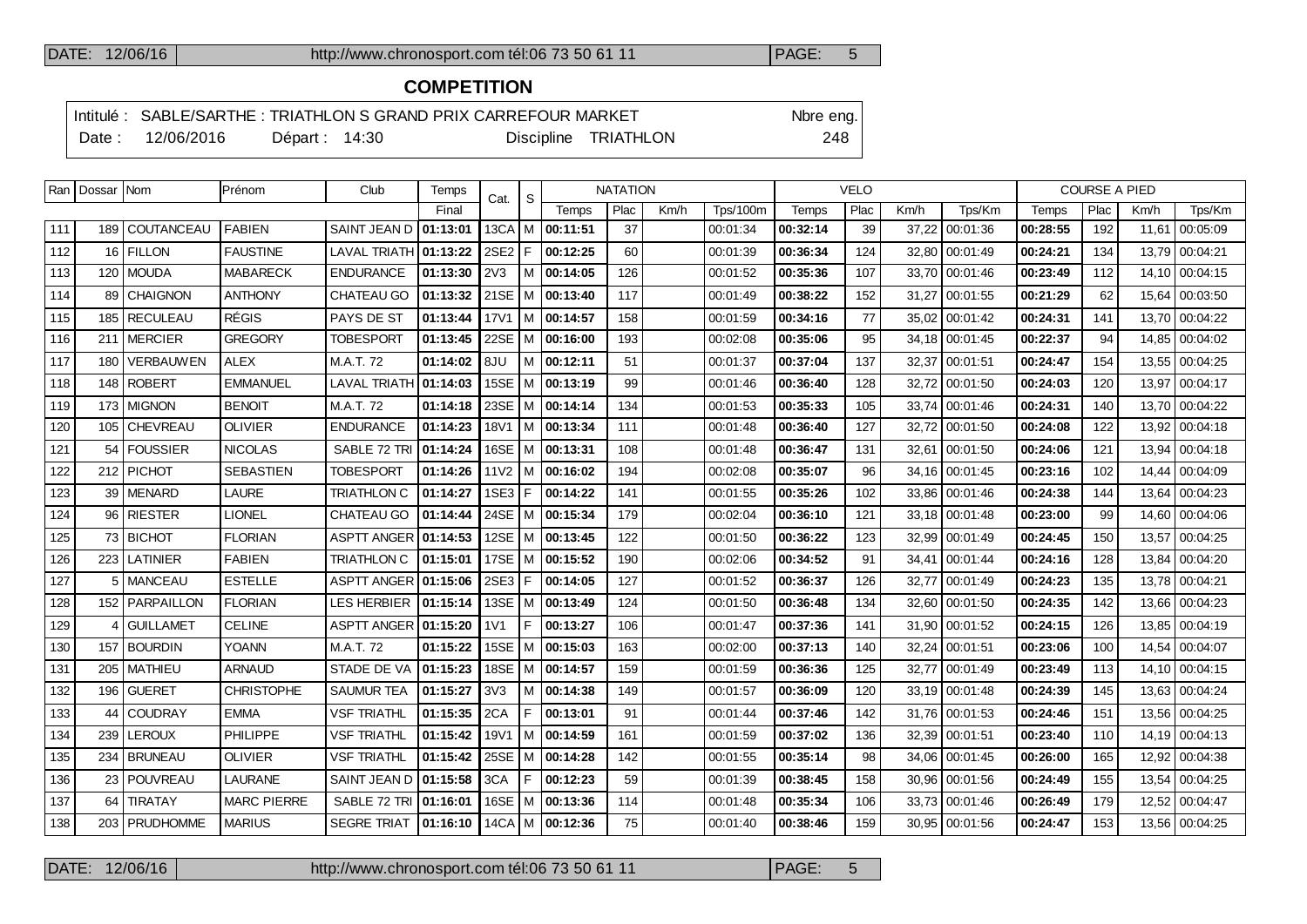## **COMPETITION**

|        |            |                | Intitulé : SABLE/SARTHE : TRIATHLON S GRAND PRIX CARREFOUR MARKET |                      | Nbre eng. |
|--------|------------|----------------|-------------------------------------------------------------------|----------------------|-----------|
| Date : | 12/06/2016 | Départ : 14:30 |                                                                   | Discipline TRIATHLON | 248       |

|     | Ran   Dossar   Nom |                   | Prénom              | Club                         | Temps    | Cat.             | S.   |                            | <b>NATATION</b> |      |                 |          | <b>VELO</b> |       |                |          | <b>COURSE A PIED</b> |       |                |
|-----|--------------------|-------------------|---------------------|------------------------------|----------|------------------|------|----------------------------|-----------------|------|-----------------|----------|-------------|-------|----------------|----------|----------------------|-------|----------------|
|     |                    |                   |                     |                              | Final    |                  |      | Temps                      | Plac            | Km/h | <b>Tps/100m</b> | Temps    | Plac        | Km/h  | Tps/Km         | Temps    | Plac                 | Km/h  | Tps/Km         |
| 139 |                    | 7 MENOURY         | <b>KELLY</b>        | ASPTT ANGER   01:16:13       |          | 3SE2             | l F. | 00:13:00                   | 90              |      | 00:01:44        | 00:39:42 | 169         |       | 30,23 00:01:59 | 00:23:30 | 105                  | 14,29 | 00:04:11       |
| 140 |                    | $164$ DERET       | <b>FRANCK</b>       | M.A.T. 72                    | 01:16:24 | 4V3              |      | M 00:13:48                 | 123             |      | 00:01:50        | 00:36:43 | 129         |       | 32,68 00:01:50 | 00:25:53 | 163                  | 12,98 | 00:04:37       |
| 141 | $\mathfrak{p}$     | <b>GEORGET</b>    | <b>EMMANUELLE</b>   | <b>ANGERS TRIA</b>           | 01:16:28 | 4CA              | F    | 00:14:15                   | 136             |      | 00:01:54        | 00:37:54 | 146         |       | 31.66 00:01:53 | 00:24:18 | 130                  | 13.82 | 00:04:20       |
| 142 |                    | 175 NICOLAS       | <b>MAXENCE</b>      | M.A.T. 72                    | 01:16:41 | 15CA             |      | M 00:13:18                 | 96              |      | 00:01:46        | 00:36:48 | 132         |       | 32,61 00:01:50 | 00:26:35 | 176                  | 12,64 | 00:04:44       |
| 143 | 172                | <b>JOUSSE</b>     | <b>MATHIEU</b>      | M.A.T. 72                    | 01:16:42 | 9JU              |      | M 00:15:24                 | 175             |      | 00:02:03        | 00:37:08 | 139         | 32.31 | 00:01:51       | 00:24:09 | 124                  | 13.91 | 00:04:18       |
| 144 |                    | 232 BEAUMONT      | <b>HUGO</b>         | <b>VSF TRIATHL</b>           | 01:16:50 |                  |      | 14SE   M   00:14:16        | 137             |      | 00:01:54        | 00:38:44 | 157         |       | 30,98 00:01:56 | 00:23:49 | 115                  | 14.10 | 00:04:15       |
| 145 | 155                | VAILLANT          | <b>MICHEL</b>       | LES HERBIER                  | 01:17:13 | 12V2             | l M  | 00:14:33                   | 145             |      | 00:01:56        | 00:37:53 | 145         |       | 31,67 00:01:53 | 00:24:46 | 152                  | 13,56 | 00:04:25       |
| 146 | 41                 | <b>THARREAU</b>   | <b>AURELIE</b>      | <b>TRIATHLON C</b>           | 01:17:16 | $2SE4$ F         |      | 00:14:11                   | 131             |      | 00:01:53        | 00:37:47 | 143         |       | 31.75 00:01:53 | 00:25:17 | 158                  | 13.28 | 00:04:31       |
| 147 | 74                 | CHALUMEAU         | <b>VALENTIN</b>     | <b>ASPTT ANGER</b>           | 01:17:22 |                  |      | 16CA   M   00:12:39        | 78              |      | 00:01:41        | 00:38:33 | 155         |       | 31.12 00:01:55 | 00:26:09 | 166                  | 12,85 | 00:04:40       |
| 148 |                    | $179$ SIMON       | <b>FRANÇOIS</b>     | M.A.T. 72                    | 01:17:25 | 20V1             |      | M 00:15:05                 | 165             |      | 00:02:00        | 00:37:50 | 144         |       | 31,71 00:01:53 | 00:24:30 | 139                  | 13.71 | 00:04:22       |
| 149 | 62                 | PERAL             | <b>JESUS EMMANU</b> | SABLE 72 TRI                 | 01:17:33 | 1 <sub>V</sub> 5 | M    | 00:14:48                   | 154             |      | 00:01:58        | 00:37:07 | 138         |       | 32.32 00:01:51 | 00:25:37 | 161                  | 13.11 | 00:04:34       |
| 150 |                    | 12 FISCHER        | <b>MARY</b>         | EVREUX AC T                  | 01:17:49 | $3SE3$ F         |      | 00:13:41                   | 118             |      | 00:01:49        | 00:38:35 | 156         |       | 31.10 00:01:55 | 00:25:33 | 160                  | 13.15 | 00:04:33       |
| 151 | 95                 | <b>PINON</b>      | <b>THOMAS</b>       | CHATEAU GO                   | 01:17:53 |                  |      | 17CA   M   00:15:09        | 168             |      | 00:02:01        | 00:37:59 | 147         |       | 31,58 00:01:53 | 00:24:44 | 147                  | 13,58 | 00:04:25       |
| 152 | 227                | <b>BOUVET</b>     | <b>DAVY</b>         | <b>USA TRIATHL</b>           | 01:17:53 |                  |      | 26SE   M   00:15:06        | 166             |      | 00:02:00        | 00:38:30 | 154         |       | 31.16 00:01:55 | 00:24:16 | 129                  | 13.84 | 00:04:20       |
| 153 | 88                 | <b>BUCHOT</b>     | <b>MATHIEU</b>      | CHATEAU GO                   | 01:17:57 |                  |      | 19SE   M <b>  00:17:48</b> | 212             |      | 00:02:22        | 00:36:14 | 122         | 33.11 | 00:01:48       | 00:23:54 | 119                  | 14.05 | 00:04:16       |
| 154 | 117                | <b>LEFFRAY</b>    | <b>ALEXANDRE</b>    | <b>ENDURANCE</b>             | 01:18:08 |                  |      | 17SE   M   00:13:19        | 100             |      | 00:01:46        | 00:40:36 | 178         |       | 29,55 00:02:01 | 00:24:13 | 125                  | 13.87 | 00:04:19       |
| 155 | 187                | <b>ROMARIE</b>    | JEAN                | SABLE 72 TRI                 | 01:18:10 |                  |      | 20SE M 00:15:54            | 191             |      | 00:02:07        | 00:36:44 | 130         |       | 32.67 00:01:50 | 00:25:32 | 159                  | 13.16 | 00:04:33       |
| 156 | 21                 | NEVEU             | <b>PASCALINE</b>    | SAINT JEAN D   01:18:25      |          | 1 <sub>V</sub> 2 | F    | 00:12:28                   | 64              |      | 00:01:39        | 00:39:38 | 168         |       | 30.27 00:01:58 | 00:26:18 | 169                  | 12.77 | 00:04:41       |
| 157 | 3                  | <b>GOURICHON</b>  | <b>JULIE</b>        | ASPTT ANGER                  | 01:18:37 | 3SE4             | l F. | 00:13:18                   | 97              |      | 00:01:46        | 00:39:28 | 167         |       | 30,40 00:01:58 | 00:25:49 | 162                  | 13,01 | 00:04:36       |
| 158 |                    | 103 BUREAU        | <b>BENJAMIN</b>     | <b>ENDURANCE</b>             | 01:18:41 |                  |      | 27SE   M   00:15:08        | 167             |      | 00:02:01        | 00:38:51 | 160         |       | 30.88 00:01:56 | 00:24:42 | 146                  | 13.60 | 00:04:24       |
| 159 | 240                | <b>MARIE</b>      | <b>STEPHANE</b>     | <b>VSF TRIATHL</b>           | 01:18:57 | 13V2             |      | M 100:15:03                | 164             |      | 00:02:00        | 00:40:04 | 172         |       | 29,94 00:02:00 | 00:23:49 | 114                  | 14.10 | 00:04:15       |
| 160 | 93l                | <b>MOINEAU</b>    | <b>STÉPHANE</b>     | CHATEAU GO                   | 01:19:00 | 21V1             |      | M 100:16:21                | 199             |      | 00:02:10        | 00:38:20 | 151         |       | 31,30 00:01:55 | 00:24:19 | 132                  | 13.82 | 00:04:20       |
| 161 | 118                | <b>LEROY</b>      | JÉRÔME              | <b>ENDURANCE</b>             | 01:19:09 | 22V1             |      | M 100:15:34                | 180             |      | 00:02:04        | 00:39:10 | 165         |       | 30.64 00:01:57 | 00:24:24 | 136                  | 13.76 | 00:04:21       |
| 162 | 237                | <b>DELORMES</b>   | PIERRE-YVES         | <b>VSF TRIATHL</b>           | 01:19:22 | 15SE             |      | M   00:14:35               | 147             |      | 00:01:56        | 00:38:26 | 153         |       | 31,21 00:01:55 | 00:26:20 | 171                  | 12,76 | 00:04:42       |
| 163 | 27                 | <b>CLEMENCEAU</b> | <b>BÉATRICE</b>     | TRI VELOCE S                 | 01:19:40 | 2V1              | F    | 00:15:43                   | 187             |      | 00:02:05        | 00:41:27 | 185         |       | 28,94 00:02:04 | 00:22:29 | 88                   | 14,94 | 00:04:00       |
| 164 | 241                | <b>MENIER</b>     | <b>GILLES</b>       | <b>VSF TRIATHL</b>           | 01:19:45 | 5V3              |      | M 00:13:56                 | 125             |      | 00:01:51        | 00:38:05 | 148         |       | 31,50 00:01:54 | 00:27:42 | 184                  | 12.13 | 00:04:56       |
| 165 | 106                | <b>CHEVREUX</b>   | <b>STEPHANE</b>     | <b>ENDURANCE</b>             | 01:19:45 | 14 <sub>V2</sub> |      | M 00:15:27                 | 177             |      | 00:02:03        | 00:40:42 | 180         |       | 29,48 00:02:02 | 00:23:35 | 109                  | 14,25 | 00:04:12       |
| 166 |                    | 15 CHOYER         | <b>CATHERINE</b>    | LAVAL TRIATH <b>01:19:50</b> |          | 1 <sub>V</sub> 3 | F    | 00:14:49                   | 155             |      | 00:01:58        | 00:40:24 | 174         |       | 29,70 00:02:01 | 00:24:37 | 143                  |       | 13,64 00:04:23 |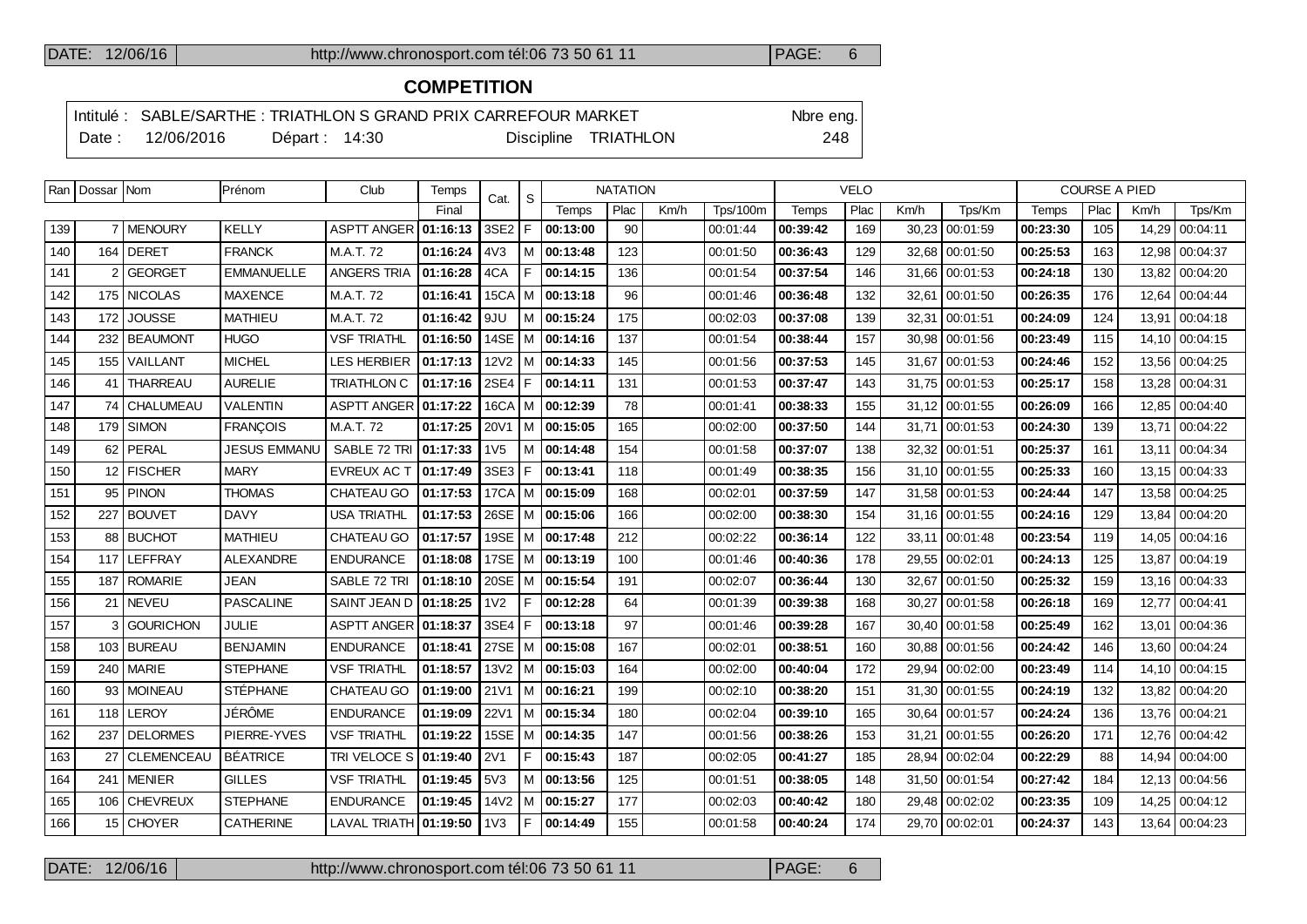## **COMPETITION**

|  |                  |                | Intitulé : SABLE/SARTHE : TRIATHLON S GRAND PRIX CARREFOUR MARKET |                      | Nbre eng. |
|--|------------------|----------------|-------------------------------------------------------------------|----------------------|-----------|
|  | Date: 12/06/2016 | Départ : 14:30 |                                                                   | Discipline TRIATHLON | 248       |

|     | Ran   Dossar   Nom |                 | Prénom             | Club                    | Temps    | Cat.             | S   | <b>NATATION</b>     |      |      | <b>VELO</b>     |          |      |      | <b>COURSE A PIED</b> |          |      |       |                |
|-----|--------------------|-----------------|--------------------|-------------------------|----------|------------------|-----|---------------------|------|------|-----------------|----------|------|------|----------------------|----------|------|-------|----------------|
|     |                    |                 |                    |                         | Final    |                  |     | Temps               | Plac | Km/h | <b>Tps/100m</b> | Temps    | Plac | Km/h | Tps/Km               | Temps    | Plac | Km/h  | Tps/Km         |
| 167 |                    | 246   POTTIER   | <b>TONY</b>        | <b>ENDURANCE</b>        | 01:20:04 | 23V1             |     | M 00:15:35          | 181  |      | 00:02:04        | 00:38:08 | 149  |      | 31,46 00:01:54       | 00:26:20 | 170  |       | 12,76 00:04:42 |
| 168 |                    | $228$ LE ROY    | <b>BERTRAND</b>    | <b>USA TRIATHL</b>      | 01:20:07 |                  |     | 18SE   M   00:15:24 | 176  |      | 00:02:03        | 00:38:18 | 150  |      | 31,33 00:01:54       | 00:26:25 | 173  |       | 12,72 00:04:43 |
| 169 |                    | 233 BRILLANT    | <b>LAURENT</b>     | <b>VSF TRIATHL</b>      | 01:20:10 | 15V2             | l M | 00:16:05            | 196  |      | 00:02:08        | 00:39:09 | 164  |      | 30,64 00:01:57       | 00:24:55 | 156  | 13,48 | 00:04:27       |
| 170 |                    | 116 LACROUTE    | <b>MARIANNE</b>    | <b>ENDURANCE</b>        | 01:20:23 | 1JU              | F   | 00:13:45            | 121  |      | 00:01:50        | 00:42:07 | 195  |      | 28.49 00:02:06       | 00:24:30 | 138  | 13.71 | 00:04:22       |
| 171 | 17                 | <b>ROUSSEAU</b> | <b>EMMANUELLE</b>  | <b>LAVAL TRIATH</b>     | 01:20:24 | 4SE3             | l F | 00:14:12            | 132  |      | 00:01:53        | 00:38:57 | 162  |      | 30,80 00:01:56       | 00:27:14 | 181  | 12,33 | 00:04:51       |
| 172 |                    | 43 CARRE        | <b>CHARLOTTE</b>   | <b>VSF TRIATHL</b>      | 01:20:27 | 4SE4             | IF. | 00:13:44            | 119  |      | 00:01:49        | 00:41:58 | 193  |      | 28.58 00:02:05       | 00:24:45 | 149  | 13.58 | 00:04:25       |
| 173 | 235                | <b>CARRE</b>    | <b>GUY</b>         | <b>VSF TRIATHL</b>      | 01:20:32 | 2V <sub>5</sub>  |     | M 00:15:23          | 174  |      | 00:02:03        | 00:39:11 | 166  |      | 30,62 00:01:57       | 00:25:57 | 164  | 12.94 | 00:04:38       |
| 174 | 70 I               | l COLLIN        | <b>ANTOINE</b>     | <b>ANGERS TRIA</b>      | 01:21:21 | 18CA             |     | $ M $ 00:15:01      | 162  |      | 00:02:00        | 00:36:59 | 135  |      | 32.43 00:01:50       | 00:29:20 | 195  |       | 11.45 00:05:14 |
| 175 | 113                | <b>HAMME</b>    | <b>ALEXANDRE</b>   | <b>ENDURANCE</b>        | 01:21:30 |                  |     | 21SE   M   00:14:46 | 153  |      | 00:01:58        | 00:38:53 | 161  |      | 30.86 00:01:56       | 00:27:50 | 186  | 12,07 | 00:04:58       |
| 176 |                    | 200 GIRARD      | <b>OLIVIER</b>     | <b>SEGRE TRIAT</b>      | 01:21:50 | 16 <sub>V2</sub> |     | M   00:15:41        | 185  |      | 00:02:05        | 00:39:57 | 171  |      | 30,03   00:01:59     | 00:26:12 | 168  |       | 12,82 00:04:40 |
| 177 |                    | 34   MOREAU     | <b>ANNE SOPHIE</b> | TRI VELOCE S 01:22:05   |          | 2V <sub>2</sub>  | F   | 00:16:45            | 206  |      | 00:02:14        | 00:41:03 | 183  |      | 29,22 00:02:03       | 00:24:15 | 127  | 13,85 | 00:04:19       |
| 178 |                    | 6 MARTIN        | <b>JUSTINE</b>     | ASPTT ANGER   01:22:22  |          | 4SE2 F           |     | 00:14:09            | 128  |      | 00:01:53        | 00:40:23 | 173  |      | 29,71 00:02:01       | 00:27:49 | 185  | 12.07 | 00:04:58       |
| 179 |                    | 163 DEMONS      | <b>CHRISTOPHE</b>  | M.A.T. 72               | 01:22:29 | 6V3              |     | M 00:15:33          | 178  |      | 00:02:04        | 00:40:27 | 176  |      | 29.66 00:02:01       | 00:26:28 | 175  | 12.69 | 00:04:43       |
| 180 | 94                 | OTT             | <b>MICHAEL</b>     | CHATEAU GO              | 01:22:34 | 28SE             |     | M 100:16:30         | 201  |      | 00:02:12        | 00:41:43 | 190  |      | 28,76 00:02:05       | 00:24:19 | 133  | 13,81 | 00:04:20       |
| 181 | 22                 | <b>PENISSON</b> | <b>LOLA</b>        | SAINT JEAN D   01:22:37 |          | 5CA              | F   | 00:13:34            | 110  |      | 00:01:48        | 00:39:44 | 170  |      | 30,20 00:01:59       | 00:29:19 | 194  | 11.46 | 00:05:14       |
| 182 |                    | 101 BRULON      | <b>ROMAIN</b>      | DINAN ARMOR   01:22:41  |          | 22SE             |     | $ M $ 00:15:37      | 183  |      | 00:02:04        | 00:40:24 | 175  |      | 29,70 00:02:01       | 00:26:40 | 178  | 12,60 | 00:04:45       |
| 183 |                    | 25 BATTAIS      | <b>MARYSE</b>      | TRI VELOCE S 01:23:30   |          | 2V3              | F   | 00:14:15            | 135  |      | 00:01:54        | 00:41:37 | 188  |      | 28.83 00:02:04       | 00:27:38 | 183  |       | 12,16 00:04:56 |
| 184 |                    | 24 BATARD       | <b>CORINNE</b>     | TRI VELOCE S 01:23:37   |          | 3V <sub>2</sub>  | F   | 00:15:21            | 173  |      | 00:02:02        | 00:41:51 | 191  |      | 28,67 00:02:05       | 00:26:24 | 172  | 12.72 | 00:04:43       |
| 185 |                    | 42   ALLANEAU   | <b>SOPHIE</b>      | <b>VSF TRIATHL</b>      | 01:23:52 | 5SE2             | F.  | 00:13:44            | 120  |      | 00:01:49        | 00:41:59 | 194  |      | 28.57 00:02:05       | 00:28:08 | 189  | 11.94 | 00:05:01       |
| 186 | 161                | <b>CHEMIN</b>   | <b>DAVID</b>       | M.A.T. 72               | 01:24:00 |                  |     | 19SE   M   00:16:00 | 192  |      | 00:02:08        | 00:41:33 | 187  |      | 28,87 00:02:04       | 00:26:26 | 174  | 12.70 | 00:04:43       |
| 187 |                    | 20   HAUDEBOURG | <b>CHRISTINE</b>   | SAINT JEAN D            | 01:24:19 | 1 <sub>V</sub> 5 | F   | 00:15:13            | 171  |      | 00:02:01        | 00:41:03 | 182  |      | 29,22 00:02:03       | 00:28:02 | 188  | 11,98 | 00:05:00       |
| 188 | 121                | PAILLARD        | <b>NATHALIE</b>    | <b>ENDURANCE</b>        | 01:24:27 | 3V1              | F.  | 00:15:51            | 189  |      | 00:02:06        | 00:41:40 | 189  |      | 28.79 00:02:05       | 00:26:55 | 180  | 12.48 | 00:04:48       |
| 189 | 108                | <b>ESCLASSE</b> | <b>OLIVIER</b>     | <b>ENDURANCE</b>        | 01:24:33 | 17V2             |     | M   00:17:41        | 209  |      | 00:02:21        | 00:40:42 | 181  |      | 29,48   00:02:02     | 00:26:10 | 167  | 12,84 | 00:04:40       |
| 190 | 35 <sub>1</sub>    | <b>RACOUET</b>  | <b>SYLVIE</b>      | TRI VELOCE S 01:25:16   |          | 1 <sub>V</sub> 4 | F.  | 00:17:03            | 207  |      | 00:02:16        | 00:39:06 | 163  |      | 30.68 00:01:57       | 00:29:06 | 193  | 11.55 | 00:05:11       |
| 191 |                    | 159 BRUNELLIERE | <b>PIERRE</b>      | M.A.T. 72               | 01:25:39 | 24V1             |     | M 00:16:43          | 204  |      | 00:02:13        | 00:42:17 | 196  |      | 28,38 00:02:06       | 00:26:39 | 177  | 12.60 | 00:04:45       |
| 192 |                    | 78 LALLERON     | <b>THIERRY</b>     | ASPTT ANGER 01:26:29    |          | 2V <sub>4</sub>  | M   | 00:15:46            | 188  |      | 00:02:06        | 00:40:31 | 177  |      | 29.61 00:02:01       | 00:30:10 | 198  | 11.13 | 00:05:23       |
| 193 |                    | 10 BARRIER      | <b>MARIE</b>       | <b>ENDURANCE</b>        | 01:26:35 | 5SE3 F           |     | 00:16:41            | 202  |      | 00:02:13        | 00:41:54 | 192  |      | 28,63 00:02:05       | 00:27:59 | 187  | 12.00 | 00:04:59       |
| 194 |                    | 32 FAVIER       | <b>ELISE</b>       | TRI VELOCE S 01:26:57   |          | 6SE3 F           |     | 00:16:29            | 200  |      | 00:02:11        | 00:40:40 | 179  |      | 29.50 00:02:02       | 00:29:47 | 196  | 11,28 | 00:05:19       |